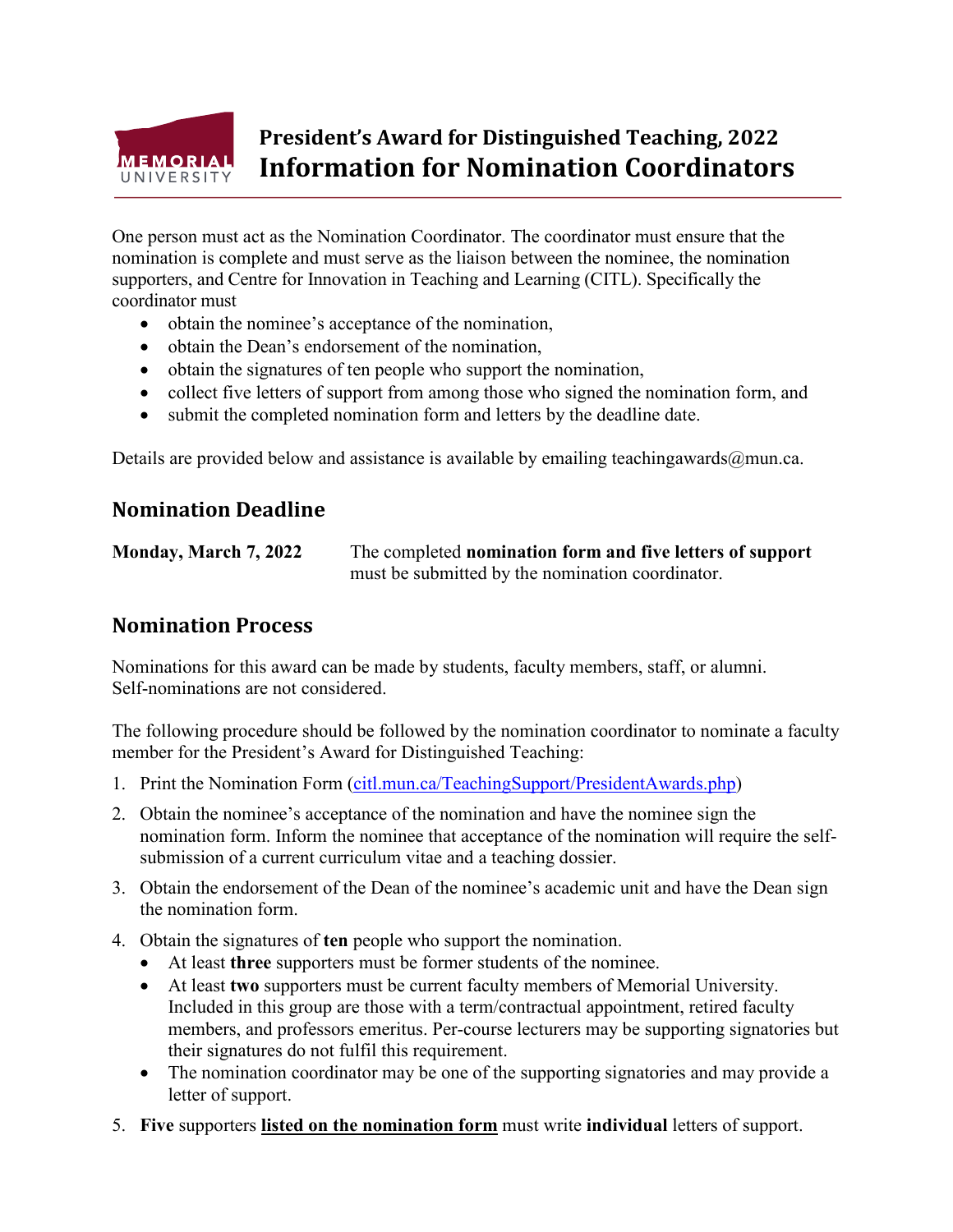- At least **one** letter must be written by a current faculty member. Letters of support from per-course instructors may be submitted but cannot be used to fulfill this requirement.
- At least **three** letters must be written by former students of the nominee.
- All letters of support should be current, should address award criteria, and should be professional in content, structure, and format.
- All letters of support should be **signed** and **dated**. In the event that a letter is received via email and therefore, without an original signature, the nomination coordinator must complete an Affidavit for Unsigned Letters (see note below).

Letters of support may be addressed to "Members of the Selection Committee for the President's Award for Distinguished Teaching".

Inform the authors of letters that the letters may be read by the nominee and that quotes from the letters may be used in promotional material or in citations for the award recipient.

It is recommended that the nomination coordinator also inform those who are providing letters of the qualities of a good letter of support. Letters should be specific and authentic. They should provide details about the way in which the nominee has been particularly effective in bringing about learning, either in students or in colleagues who are developing as teachers. A letter of support which merely states that the nominee is a wonderful teacher is unhelpful. It should provide concrete evidence of excellence in teaching, leadership, and/or scholarship from the perspective of the writer. This account should come from personal experience and be an authentic account of the influence the candidate has had on learning and/or professional growth.

It is the responsibility of the nomination coordinator to ensure that

- no more than five letters of support are submitted, and
- they are submitted with the nomination form as a single PDF by the deadline date.
- 6. Submit the completed **nomination form** and **five letters of support** as a single PDF to [teachingawards@mun.ca](mailto:teachingawards@mun.ca) by **Monday, March 7, 2022.**

**Note:** If a nomination supporter is not available to sign the nomination form, the nomination coordinator may enter the name of the individual on the form and attach an email from that individual stating their desire to "support the nomination of [name of nominee] for the 2022 President's Award for Distinguished Teaching". When letters of support are received by email and therefore without original signatures, the nomination coordinator must sign an **Affidavit for Unsigned Letters** [\(citl.mun.ca/TeachingSupport/PresidentAwards.php\)](http://www.citl.mun.ca/TeachingSupport/PresidentAwards.php)**,** which verifies the submission of complete and unedited letters.